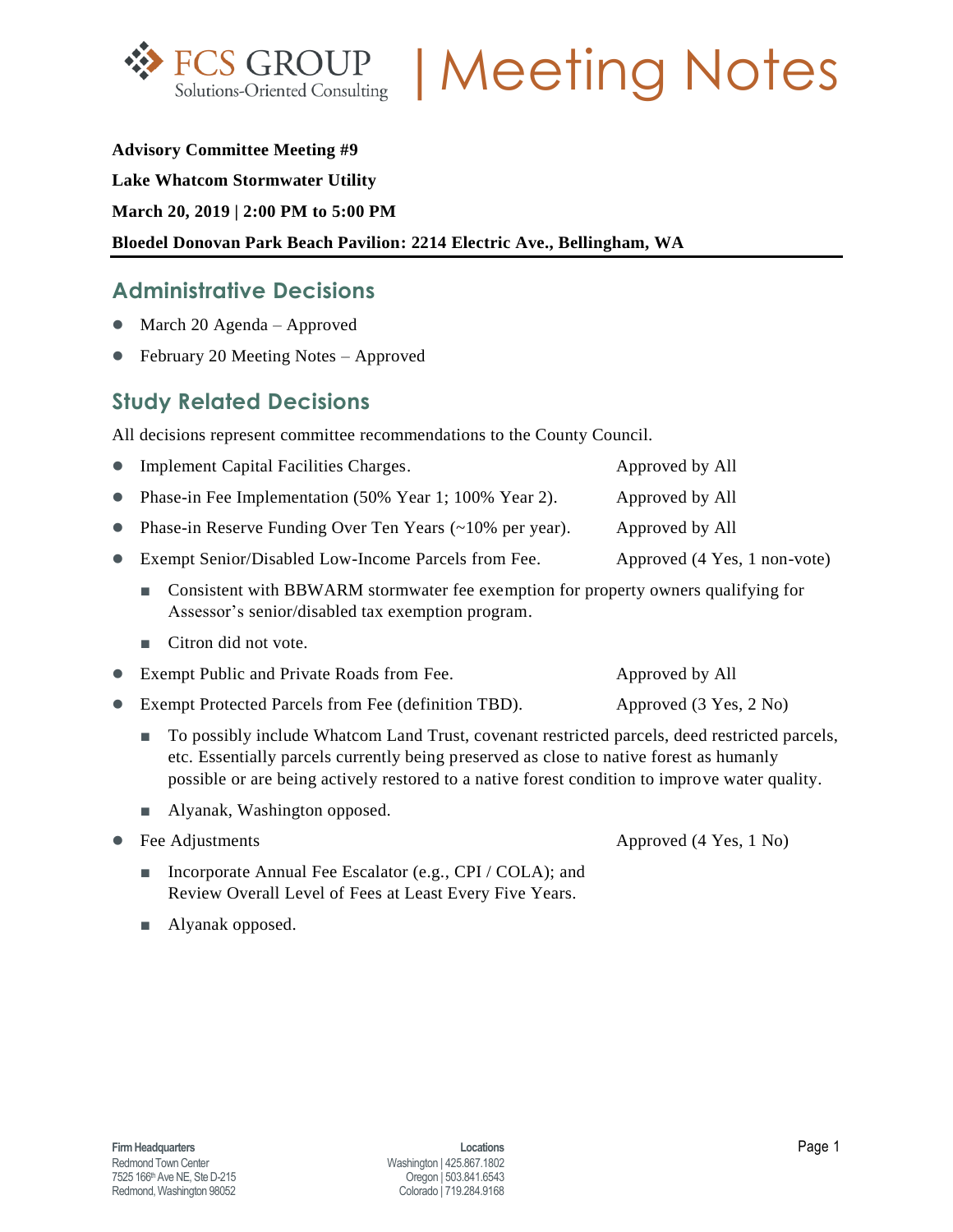- Implement Impervious Fee Component Structure as described below. Approved (4 Yes, 1) No)
	- Alyanak initially gave a conditional vote of approval for the proposed impervious surface fee structure which was contingent on her approval of an overall final rate structure package. Since she subsequently did not approve the overall rate structure that was approved by the committee, her vote is recorded as a "no" above.

| <b>Single Family</b>                                                                         |                     |                                                               |  |  |  |  |
|----------------------------------------------------------------------------------------------|---------------------|---------------------------------------------------------------|--|--|--|--|
| Small footprint                                                                              | 0.75 ESU per parcel | $\left( <2,501 \right)$ impervious square feet)               |  |  |  |  |
| Medium footprint                                                                             |                     | 1.00 ESU per parcel $(2,501 - 8,400)$ impervious square feet) |  |  |  |  |
| Large footprint                                                                              | 2.00 ESU per parcel | $($ >8,401 impervious square feet)                            |  |  |  |  |
| Initial placement of parcels: $\lt=$ 2 acres: Medium footprint; $>$ 2 acres: Large footprint |                     |                                                               |  |  |  |  |

### **Non-Single Family**

| All parcels | 1.0 ESU per 4,200 impervious square feet |  |
|-------------|------------------------------------------|--|
|             |                                          |  |

- Do Not Implement Parcel Fee Component (Option 3). Approved (4 Yes, 1 No)
	-

- Assess fees on impervious surface only.
- Before a motion to approve an option was made, Committee members were polled to rank their first choice, and their second choice if they had one. This informed the motion to recommend Option 3, which was ultimately approved.
- **■** Alyanak opposed.

### Initial Polling Results (Before Motion to Approve was Made)

| Committee Member     | Option 1<br>(Flat per Parcel) | Option 2<br>(Per Gross Acre) | Option 3<br>(No Parcel Fee<br>Component) |
|----------------------|-------------------------------|------------------------------|------------------------------------------|
| Laurence Brown       | Second                        |                              | <b>First</b>                             |
| <b>Todd Citron</b>   | Second                        |                              | First                                    |
| Nancy Alyanak        |                               | <b>First</b> (and only)      |                                          |
| Harry (Skip) Johnsen | <b>First</b>                  |                              | Second                                   |
| Nathaniel Washington |                               |                              | <b>First</b> (and only)                  |